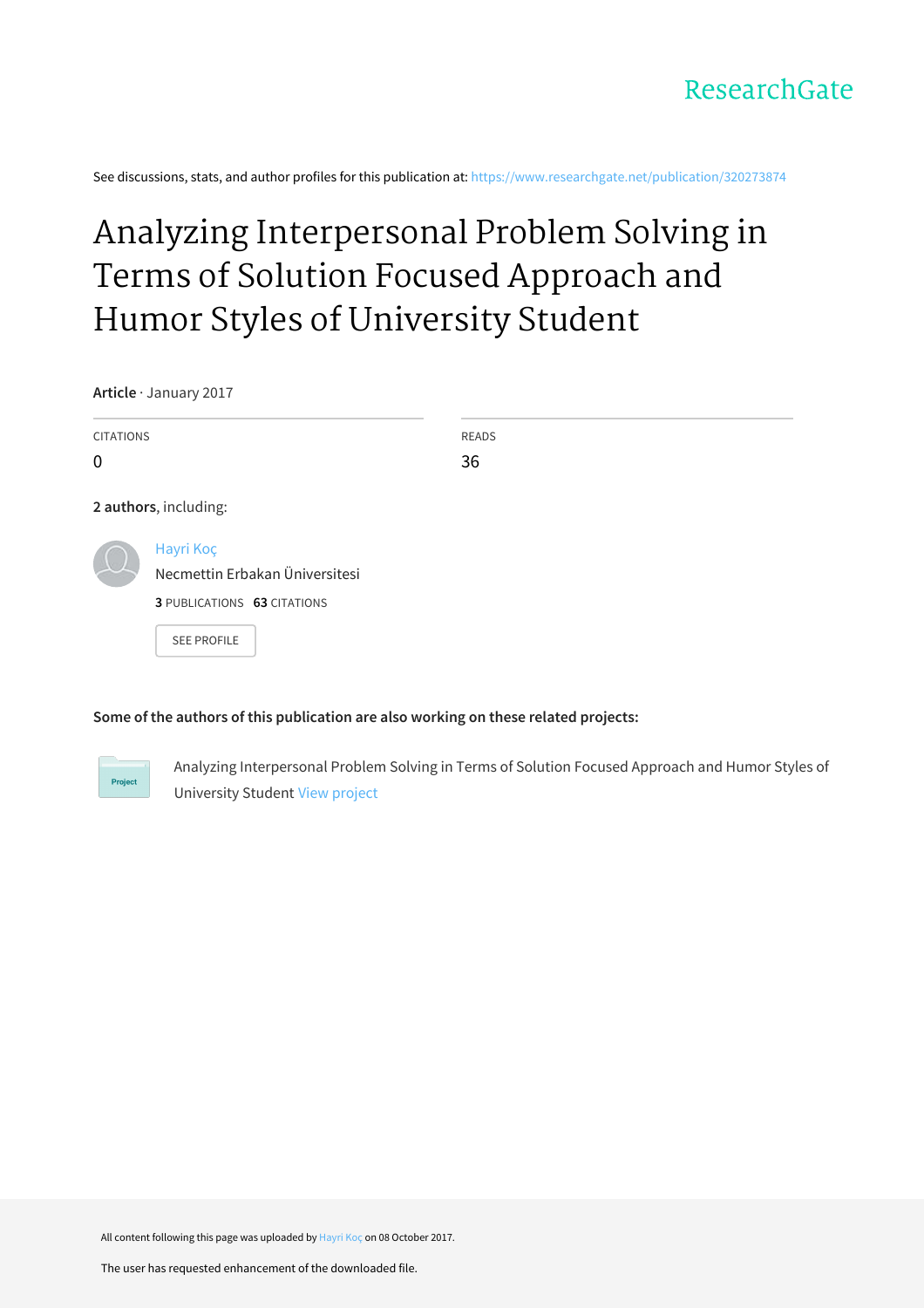# **Analyzing Interpersonal Problem Solving in Terms of Solution Focused Approach and Humor Styles of University Student**

Hayri KOÇ\*

Department of Guidance and Psychological Counseling, Necmettin Erbakan University, Turkey

# Coşkun ARSLAN

Department of Guidance and Psychological Counseling, Necmettin Erbakan University, Turkey

#### **Abstract**

In this study university students interpersonal problem solving approaches were investigated in terms of solution focused approach and humor styles. The participants were 773 (542 female and 231 male, between 17-33 years old) university students. To determine the university students' problem solving approaches "Interpersonal Problem Solving Inventory", to determine solution focused approaches "Solution Focused Inventory", and to determine humor styles "Humor Styles Questionnaire" were used.In data analysis, Pearson Product-Moment Correlation Coefficient technique was used to reveal the relation between solution focused approach and interpersonal problem solving approaches and also between humor styles and interpersonal problem solving approaches. Multiple Linear Regression Analysis technique was used to determine predictive power of the solution focused approach and humor styles on interpersonal problem solving approaches. According to the results of correlation analysis, significant relations were revealed between solution focused approach and problem solving approaches and also between humor styles and problem solving approaches. According to the regression analysis, solution focused approach and humor styles significantly predict all the problem solving approaches (problems in a negative way, constructive problem solving, lack of self-confidence, unwillingness to take responsibility, insistent-persevering approach). Discussion and suggestions were included within the results obtained.

**Keywords:** Interpersonal problem solving approaches, Solution focused approach, Humor styles

# **1. Introduction**

People encounter various problems throughout their lives and it is possible that these problems arise in different forms and types. These problems in the lives of individuals can arise in personal, family and social settings. Interpersonal relationships are one of the most important types of these problems (Arslan, 2009). Human life also becomes meaningful with these problems and their solution (Ivey, Ivey and Simek-Morgan, 1993, Büyükkaragöz and Çivi, 1994). Heppner and Krauskopf (1987) describe interpersonal problem solving as the cognitive, emotional, and behavioral responses required to overcome the necessities stemming from his own and his environment. In addition, Heppner and Krauskopf (1987) considered problem solving as a competing process and regarded it as (1) the characteristics of the problem, (2) whether the person used the problem solving steps or not, and (3) the interaction of the person's personal characteristics. D'Zurilla, Nezu, and Maydeu-Olivares (2004) have similarly defined a problem-solving process as a cognitive-behavioral process in which a group, couple, or individual attempts to find effective solutions to the problems they face in their daily lives.

The problems that individuals experience show up in the social environment and can be solved so interpersonal problem solving and social problem solving can be considered as the same. The reason for the social qualification of problem solving is related to the reasons for solving the problems encountered in real life (Maydeu-Olivares and D'zurilla, 1996). D'Zurilla and Goldfried (1971) first introduced a social problem-solving model that extensively explains the orientation of individuals and the type of problem solving that they encounter when encountering problems in interpersonal relationships. This model was later expanded and revised by D'Zurilla and Nezu (D'zurilla and Nezu, 1982; D'Zurilla, 1990).

Social problem solving model consists of two dimensions: problem orientation and problem solving style. The problem orientation that started with the individual noticing the problem; it includes the expectations of the individual about the problem, the causal attributions and the part of the motivation where the problem is encountered (Arslan, Hamarta, Arslan and Saygın, 2010). Problem orientation may be positive, as individuals who can see themselves have sufficient resources to overcome the problems faced by the individual, or they may be negative as demonstrated by individuals who do not rely on their own abilities and skills (Nezu and Nezu, 2001). Problem solving styles consist of three dimensions; Rational problem solving, impulsive careless style, avoidant style. Those who adopt a rational problem-solving style have the ability to identify, apply and evaluate strategies that will solve the problem-solving steps correctly and reach the solution as they face a problem. Rational problem solving is a functional and consequent problem solving style (Eskin, 2014). Individuals in rational problem solving solve the problem; by identifying the problem, gathering information, determining solution options and deciding appropriate options (D'Zurilla and Goldfried, 1971). Individuals with rational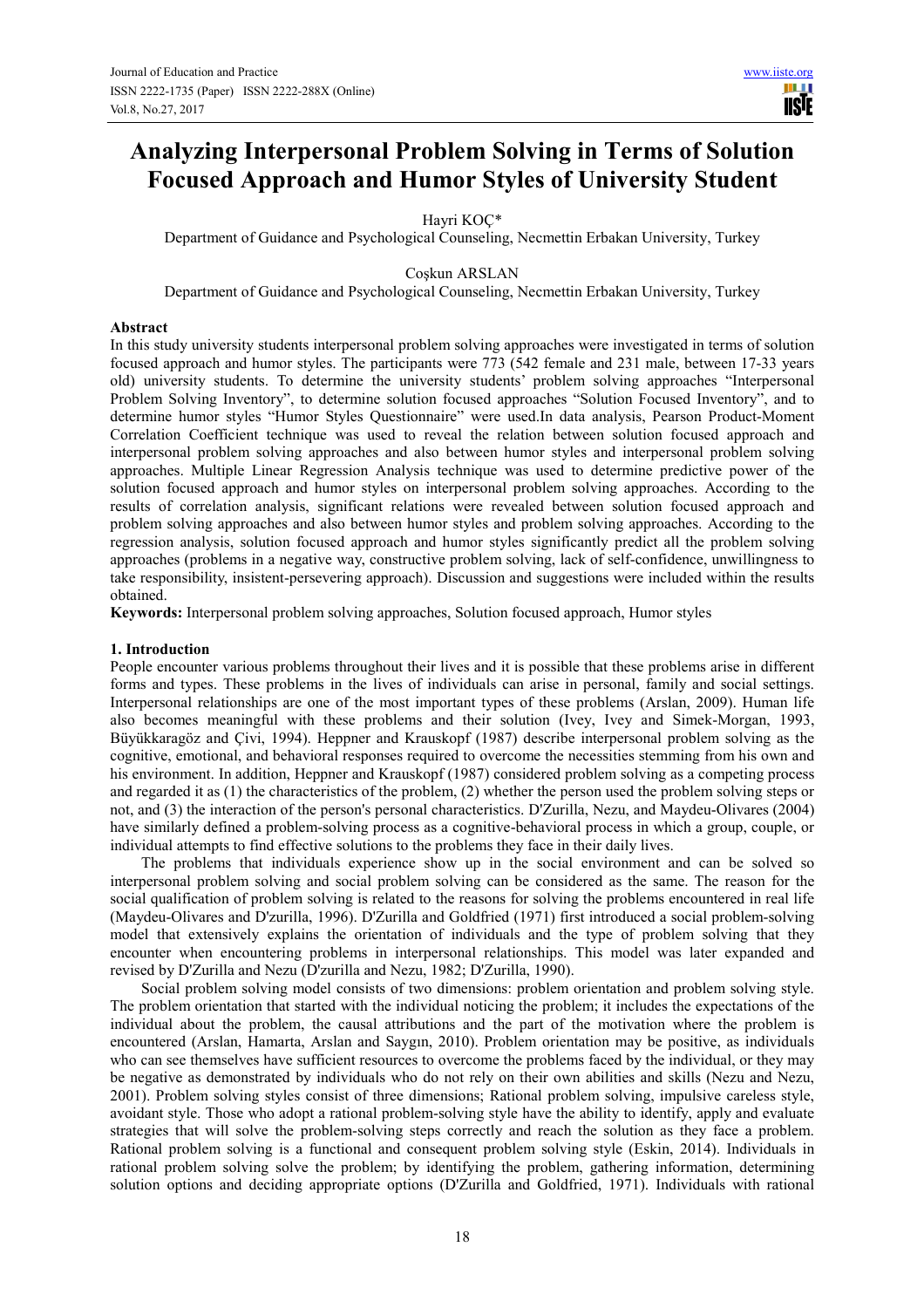problem-solving skills have high self-confidance and self-esteem (Hamarta, 2009). According to Nezu and Nezu (2001), those who use impulsive-careless problem solving; focus on one or a few solutions when looking for solutions to their problems and they act on the thought that comes first to their minds. They evaluate solution options and possible results superficially. Those who try to solve potential problems using such solution strategies can not develop their own metacognitive skills. In addition, individuals using this style have a low tolerance to uncertainty. There is a tendency to move without thinking (Eskin, 2014). When those who embrace the avoidable problem-solving style encounter problems they do not attempt to solve the problem by exhibiting behavior in the form of postponement, addiction to others, inactivity (D'Zurilla, Nezu and Maydeu-Olivares, 2002).

Çam and Tümkaya (2007) have dealt with interpersonal problem solving as a structure in social problem solving. Based on the social problem solving model, they developed an Interpersonal Problem Solving Inventory to measure interpersonal problem solving approaches. They found that the factor analysis of these developed inventories resulted in five sub-dimensions of the Interpersonal Problem Solving Inventory. These are: Problems in a Negative Way, Insistent-Persevering Approach, Constructive Problem Solving, Lack of Self-Confidence, Unwillingness to Take Responsibility (Çam ve Tümkaya, 2007). The problems in a negative way is related to the individual's desperation in the face of the problem experienced in the interpersonal relationship, the focus on the negative side of the problem, the pessimism of the problem, and the feelings and thoughts felt when the problem is encountered. The insistent-persevering approach is a type of problem solving that is shown as an effort to insist that the individual can solve the problem by going to the problem he or she is facing. Constructive problem solving is associated with the feelings, thoughts and behaviors contributing to the effective and constructive solution of problems when individuals experience problems. Lack of Self-Confidence is the individual's inability to rely on his own skills and resources to solve problems. Unwillingness to Take Responsibility of the individual not to do what he or she needs to do in interpersonal relationships. The individual does not want to get involved in anything (Çam and Tümkaya, 2007).

Individuals should be able to see enough resources of their own to be able to solve their problems in a healthy way. A successful and healthy life is possible when the problems are solved in a functional way (Basmacı, 1998). While some of the reactions the individual has shown to solve the problem are influential, some are ineffective (Dora, 2003). When faced with a problem if the individual tries to examine the problem in detail to determine the method to reach the solution, he may miss out on the solution or may not see himself enough. Creating functional goals and achieving functional results without examining the problem faced by the individual may be possible to through a solution-focused approach.

The solution-focused approach avoids detailed analysis while seeking solutions to individual problems. It is a goal-oriented and future-oriented approach that deals with creating solutions from the problem (Grant, Cavanagh, Kleitman, Spence, Lakota and Yu, 2012). In order for individuals to be able to approach the events in a solution-focused way, their thoughts must be in this direction. Solution-focused thinking style focuses on the individual's resources, goals and ways of achieving them without focusing on the causes of the problems (Karahan and Hamanta, 2015). Problem-focused thinkers tend to look for what's on wrong way, and generally do not realize their sources. A solution-focused individual searches for what works in the face of problems and activates their own resources and potential (Jackson and McKergow, 2007). In a solution-focused approach, the individual is thought to be constantly changing and it is not expected that the problems experienced by the individual are permanent and always occur (Sklare, 2014). Problem-focused people are very concerned about the mistakes in their past and how they affect the time they are in. Solution-focused people on the other hand are future-oriented, and at the same time they allow individuals to be more optimistic about the future (Jackson and McKergow, 2007).

Solving the problems functionally will facilitate individual's adaptation of the social environment. Humor and its usage is also effective when the individual adapts to life. The individual uses humor to skillfully arrive at the top of difficult situations or problems (Thorson and Powel, 1991). According to the circle of goodness model by the characteristics of healthy people, problem-solving and humor are included in self-management. Each area of the circle of goodness is interrelated and affects the other one (Myers, Sweeney and Witmer, 2000).

Humor is an integral part of daily life in interpersonal relationships. Since ancient times, people have perceived some events that they see, hear and live as funny and have tried to find their reasons (Aşılıoğlu, 2016). Therefore humor has no qualifying meaning as a universally accepted one. According to Freud (2003), humor is a defense mechanism that helps to remove an individual from negative emotions. May (2009) stated that as a function of humor, it gives a different perspective to the individual's problems. According to Maslow (1970), using humor is an important feature of individuals who perform themselves. Alport (1961) sees humor as one of the main features of personality.

In general, the sense of humor is a person's ability to see, perceive and tell something ridiculous. In other words, this feeling is related to humor creation, humor entertainment, interpretation and understanding (İlhan, 2005). Having an improved style of humor is a general term that suggests it is an effective way for the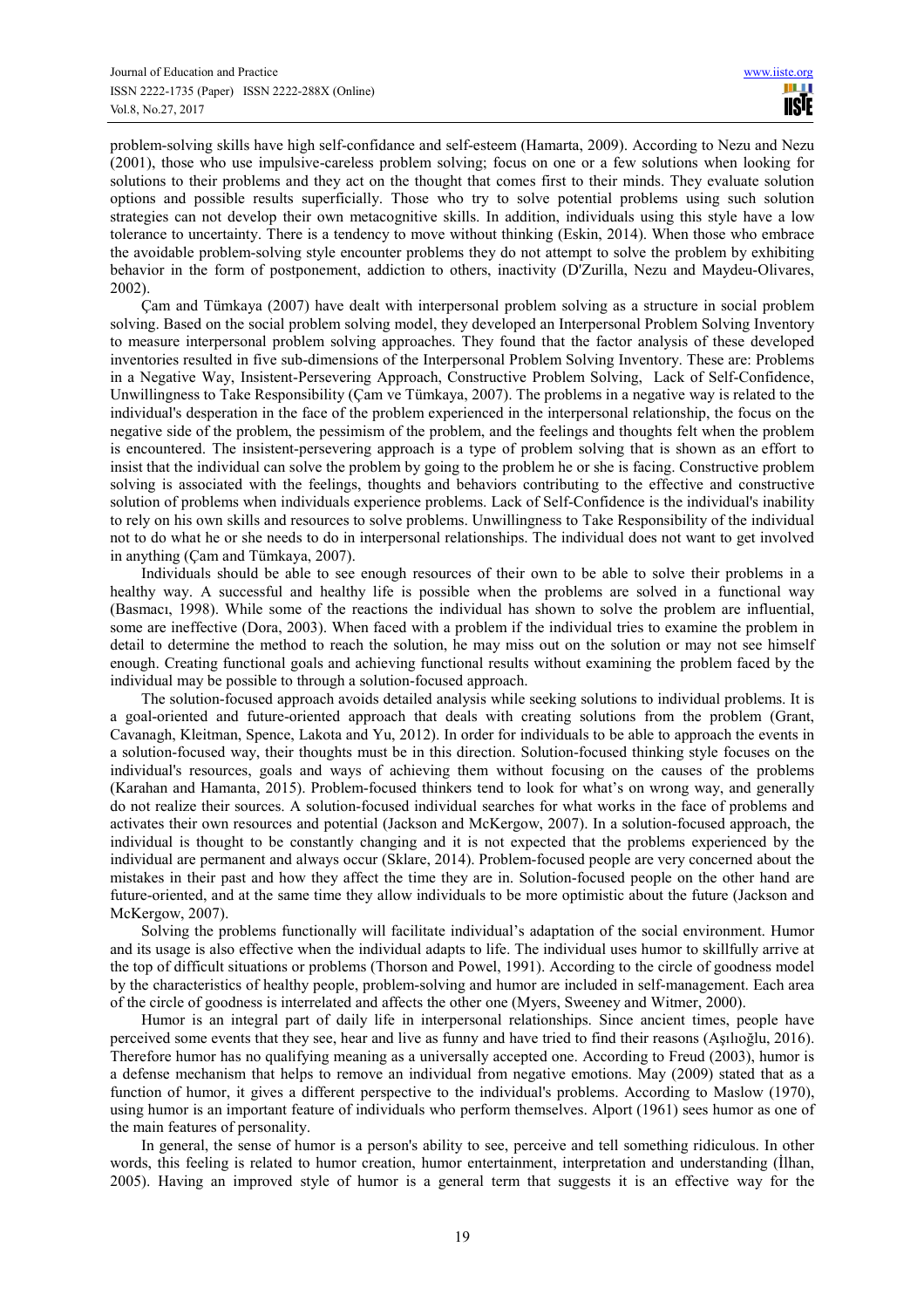individuals to deal with the problems and tensions experienced by him/her (Yerlikaya, 2009). Humor has both cognitive and emotional elements in its structure. Some of the elements that make up humor are happiness and health, and others are related to different feelings such as aggression, disdain, ridicule (Martin, 2010). The way people use humor is classified as compatible and incompatible. Compatible humor-style includes participatory humor and self-improving humor. These humor styles help individuals to be good in their relationships and in themselves. Under the title of incompatible humor, there are aggressive and self-destructive humor styles. These incompatible humor styles do not create an entertainment for the individual as well as hurting the others (Martin, Puhlik-Doris, Larsen, Gray and Weir, 2003). The individual's self-view and self-evaluation are related to both the humor style and problem-solving skills (Traş, Arslan and Taş, 2011).

As can be seen from research on problem solving is related with self-esteem (Heppner, Reeder and Larson, 1983), locus of control (Saraçoğlu, Serin and Bozkurt, 2005), beliefs of social competence (Çelikkaleli ve Gündüz, 2010; Güneş, 2011), communication skill (Koç, Kılıç and Gül, 2015), self-efficacy levels (Yenice, 2011), stress coping skills (Totan and Kabasakal, 2012). From the explanations given above and researches, it is understood that the problems arising in the relations between the persons are affected by many areas in the life of the individual. It is possible for the individual to reach a functional result in the solution of the emergent interpersonal problems, by preparing himself for the solution. A solution-focused approach may be possible for individuals to prepare themselves for solving, to set goals for themselves, to see the problem as an element of self-development, and to trust in the forces that exist in them. There are studies showing that individuals' emotions, thoughts, and their reflection on daily life are influential in solving interpersonal problems (D'Zurilla, Chang, Nottingham and Faccini, 1998; Heppner, Reeder and Larson, 1983; Oğuztürk, Akça and Şahin 2011). While expressing individual feelings, thoughts, and trying to solve the problems they face, it can be expected to benefit from individual characteristics such as humor (Thorson, Powel, Sarmany-Schuller and Hampes, 1997; Traş, Arslan and Taş, 2011).

From this point of view, the purpose of this research is examining the interpersonal problem solving approaches of university students in terms of solution focused approach and humor styles.

#### **2. Method**

#### *2.1 Participants*

This research was conducted in accordance with the relational screening model. The study's universe is constituted by the students who are studying at the Faculty of Education, Theology and Science of Necmettin Erbakan University. The study group of the study is composed of 773 students who are studying at university. 542 female and 231 male students were participated in the survey. The students are between the ages of 17-33 (x  $= 21.20$  and Ss = 2.94).

#### *2.2 Instruments*

*Interpersonal Problem Solving Inventory (IPSI):* It was developed by Çam and Tümkaya (2007) in order to measure the interpersonal problem solving orientation and interpersonal problem solving skills of university students. The Interpersonal Problem Solving Inventory consists of 50 items. The high score obtained from each subscale of the scale indicates that the individual has a high level of interpersonal problem solving. The items have a rating of five likert types and have options between "Not at all appropriate" (1) and "Completely appropriate" (5). As a result of exploratory factor analysis conducted by the researchers ( $n = 526$ ), five factors explaining 38.38% of the variance related to interpersonal problem solving were reached. The correlation level calculated from the total scores of the subscales in which the items are included varies from .22 to .74. The internal consistency of subscale scores was examined by Crombach alpha coefficients. It was seen that problems in a negative way =.91, Constructive problem solving= .88, lack of self-confidence = .67, unwillingness to take responsibility = .74, insistent-persevering approach = .70. The test retest correlation values calculated by applying the inventory to the students twice with 4 weeks interval of 60 students were found as Problems in a Negative Way = .89, Constructive Problem Solving = .82, Lack of Self-Confidence = .69, Unwillingness to Take Responsibility  $=$  .76 and Insistent-Persevering Approach  $=$  .70 (Cam ve Tümkaya, 2007).

*Solution Focused Inventory (SFI):* It was developed by Grant, Cavanagh, Kleitman, Spence, Lakota and Yu (2012), which measure the solution-focused approach of the individuals. The adaptation of the solution-focused inventory was done by Karahan and Hamarta (2015). University students and professionals were benefited while the scale was being developed. Solution Focused Inventory consists of 12 items. The items have a six-point Likert type rating and have options between "I definitely do not agree" (1) and "I definitely agree" (6). Solutionfocused inventory has three sub-dimensions: Problem Deployment, Goal Orientation and Resource Goal Action. From the subscales obtained as exploratory factor analysis, the Goal Orientation accounts for 23% of the total variance and the factor loadings range from .66 to .85. The correlation between the original form and the Turkish form to find the linguistic equivalence of the Solution Focused Inventory was found to be .92 for the separation from the problem, .94 for the goal orientation, and .91 for the source movement. The construct validity of the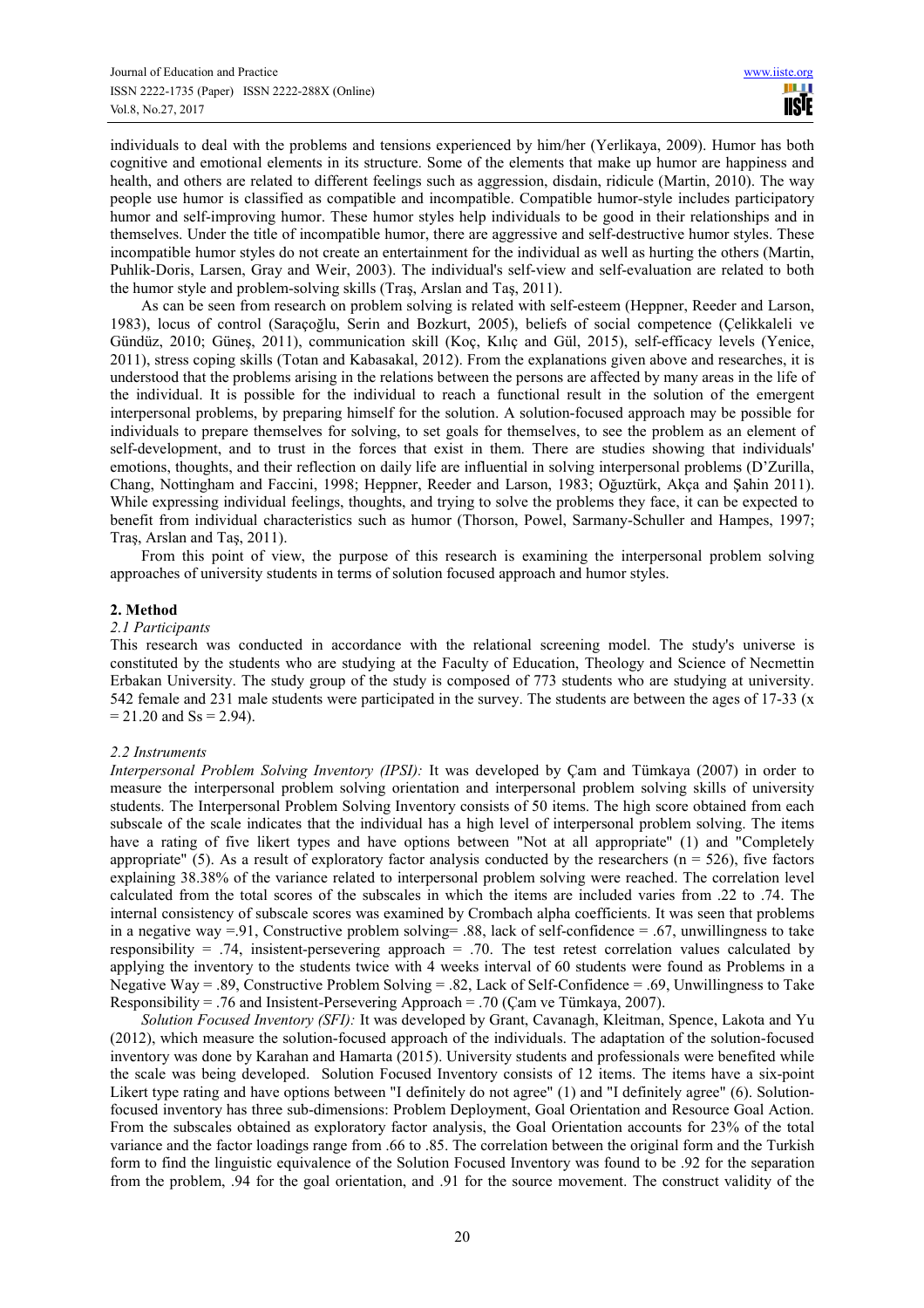inventory was calculated with internal consistency coefficients and found to be .77 for the separation from the problem, .84 for the goal orientation and .70 for the mobilization of resources (Karahan and Hamanta, 2015). *Humor Styles Scale (HIS):* It was developed by Martin, Puhlik-Doris, Larsen, Gray and Weir (2003) which measure the humor styles used by the people in four different sub-dimensions. The adaptation of the inventory to the Turkish was done by Yerlikaya (2003). The inventory consists of four sub-dimensions, two of which measure compatible humor and the other two measure incompatible humor. Compatible sub-dimensions are participatory humor and self-enhancing humor. The incompatible sub-dimensions are aggressive humor and selfdestructive humor. The validity and reliability studies of the scale were conducted on university students. As a result of the factor analysis made, the percentage of explanation of variance of these four factors is found as 36.88. The items have a seven-point Likert-type rating and have options between "I do not Participate" (1) and "I Totally Participate" (7). Internal consistency coefficients in the adaptation study of the scale; .74 for Participatory Humor, .78 for Self-Improvement Humor, .69 for Aggressive Humor, and .67 for Self-Destructive Humor. Subscales were found to be .88 for Participatory Humor, .82 for Self-Improvement Humor, .85 for Aggressive Humor, and .85 for Self-Destructive Humor (Yerlikaya, 2003).

# *2.3. Data Analysis*

The time to apply the scales to the classes in the sample group randomly determined to collect the data was determined. "Personal Information Form", "Interpersonal Problem Solving Inventory", " Solution Focused Inventory " and " Humor Styles Scale " were applied by the researcher at the appointed time. Before applying, the guidelines on scales were read and information about the application was given. SPSS 18 program was used for the analysis of data in the study. In the statistical analysis of the study, Pearson moments product correlation and multiple linear regression analysis techniques were used.

# **3. Results**

Table 1 shows the minimum, maximum, arithmetic mean and standard deviation values for the study dependent (interpersonal interpolation approaches) and independent variables (solution-focused approach).

|           | Table 1 Minimum-Maximum, Arithmetic Mean, Standard Deviation Values for Dependent and Independent |  |  |  |  |  |
|-----------|---------------------------------------------------------------------------------------------------|--|--|--|--|--|
| Variables |                                                                                                   |  |  |  |  |  |

| , ui iuu iu                   |                                      |       |       |       |           |
|-------------------------------|--------------------------------------|-------|-------|-------|-----------|
| <b>Variables</b>              |                                      | Min   | Max   |       | <b>SS</b> |
|                               | Problems in a Negative Way           | 16.00 | 80.00 | 40.18 | 13.28     |
|                               | <b>Constructive Problem Solving</b>  | 27.00 | 79.00 | 54.08 | 9.70      |
|                               | Lack of Self-Confidence              | 7.00  | 31.00 | 13.42 | 4.72      |
| Interpersonal Problem Solving | Unwillingness to Take Responsibility | 5.00  | 25.00 | 11.75 | 4.19      |
|                               | Insistent-Persevering Approach       | 10.00 | 30.00 | 20.39 | 4.02      |
|                               | Problem Deployment                   | 6.00  | 24.00 | 14.83 | 3.65      |
| Solution Focused Approach     | Goal Orientation                     | 6.00  | 24.00 | 17.59 | 3.22      |
|                               | Resource Goal Action                 | 4.00  | 24.00 | 18.92 | 3.11      |
|                               | Participatory Humor                  | 13.00 | 56.00 | 42.83 | 8.57      |
| Humor Styles                  | Self-Enhancing Humor                 | 14.00 | 56.00 | 37.63 | 8.20      |
|                               | Aggressive Humor                     | 8.00  | 47.00 | 22.08 | 7.68      |
|                               | Self-Destructive Humor               | 8.00  | 56.00 | 28.46 | 8.85      |
|                               |                                      |       |       |       |           |

In the study, Pearson Moment Product Correlation technique was used in the analysis of the relationship between solution-focused approach and interpersonal problem-solving approaches of college students and the relationship between humor styles and interpersonal problem-solving approaches, and the results are given in Table 2 and Table 3.

**Table 2** *The Relationship Between Solution-Focused Approaches and Interpersonal Problem-Solving Approaches*

|                      |                         | Problems in<br>a Negative<br>Wav | Constructive<br>Problem<br>Solving | Lack of<br>Self-<br>Confidence | Unwillingness<br>to Take<br>Responsibility | Insistent-<br>Persevering<br>Approach |
|----------------------|-------------------------|----------------------------------|------------------------------------|--------------------------------|--------------------------------------------|---------------------------------------|
| Solution             | Problem<br>Deployment   | $-53^{**}$                       | .05                                | $-39^{**}$                     | $-.26$ <sup>**</sup>                       | $-.02$                                |
| Focused<br>Approach  | Goal<br>Orientation     | $r = 25^{**}$                    | $.41***$                           | $-.21$ <sup>**</sup>           | $-18^{**}$                                 | $.36***$                              |
|                      | Resource<br>Goal Action | $r = 19^{**}$                    | $.32***$                           | $-.24$ **                      | $-17^{**}$                                 | $.26***$                              |
| $\sim$ $\sim$ $\sim$ | .                       |                                  |                                    |                                |                                            |                                       |

**\*p< .05 \*\*p< .01**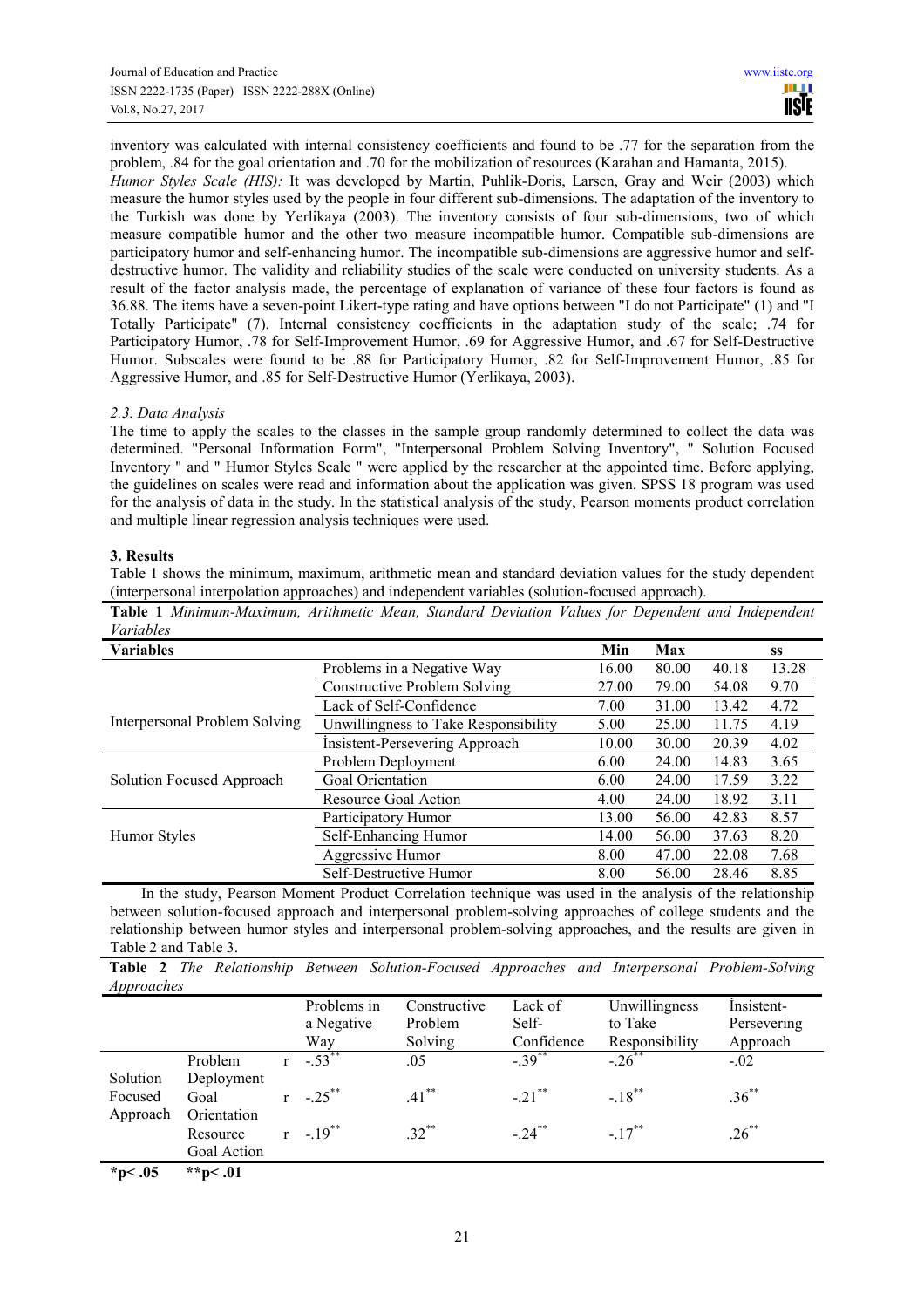It is clear from the table 2 that there was a significant negative correlation between problem deployment and problems in a negative way ( $r = -.53$ ,  $p < 01$ ), lack of self-confidence ( $r = -.39$ ,  $p < 01$ ), unwillingness to take responsibility ( $r = -0.26$ ,  $p < 0.01$ ). While there was a significant positive correlation between goal orientation and constructive problem solving (r = .41, p < 01), insistent-persevering approach (r = .36, p < 01); there was a significant negative correlation between goal orientation and lack of self-confidence  $(r=-21, p<0.01)$ , unwillingness to take responsibility ( $r= 18$ ,  $p<01$ ). There was a significant positive correlation between resource goal action and constructive problem solving ( $r = .32$ ,  $p < .01$ ), insistent-persevering approach ( $r = .26$ ,  $p < .01$ ). While there was a significant negative correlation between resource goal action and lack of self-confidence  $(r = -1)$ 24, p <.01), unwillingness to take responsibility ( $r = -17$ , p <.01).

|                        |                                 |   |                                     | The Relationship Between Humor Styles and Interpersonal Problem-Solving Approaches |                                   |                                            |                                       |
|------------------------|---------------------------------|---|-------------------------------------|------------------------------------------------------------------------------------|-----------------------------------|--------------------------------------------|---------------------------------------|
|                        |                                 |   | Problems<br>in a<br>Negative<br>Way | Constructive<br>Problem<br>Solving                                                 | Lack of<br>Self-<br>Confidence    | Unwillingness to<br>Take<br>Responsibility | Insistent-<br>Persevering<br>Approach |
|                        | Participatory<br>Humor<br>Self- |   | $-23$<br>$r - 20$ **                | $.23***$<br>$.31***$                                                               | $-.30$ <sup>**</sup><br>$-.12$ ** | $-19^{**}$<br>$-.05$                       | $.19***$<br>$.20^{**}$                |
| Humor<br><b>Styles</b> | Enhancing<br>Humor              |   |                                     |                                                                                    |                                   |                                            |                                       |
|                        | Aggressive<br>Humor             | r | $.10^{**}$                          | $-.20$ <sup>**</sup>                                                               | $.34***$                          | $.33***$                                   | $-.08*$                               |
|                        | Self-<br>Destructive            | r | $.24***$                            | $-.10$ <sup>**</sup>                                                               | $.25***$                          | $.18***$                                   | $-.07*$                               |
|                        | Humor                           |   |                                     |                                                                                    |                                   |                                            |                                       |

 $*_{p<.05}$   $*_{p<.01}$ 

When Table 3 was examined, there was a significant positive correlation between participant humor and constructive problem solving (r = .23, p < 01), insistent-persevering approach (r = 19, p < 01). While there was a significant negative correlation between participant humor and problems in a negative way ( $r = -0.23$ ,  $p < 0.01$ ), lack of self-confidence (r = -.30, p <.01), unwillingness to take responsibility (r = -.19, p <.01). There was a significant positive correlation between self-enhancing humor and constructive problem solving  $(r = .31, p < .01)$ , insistent-persevering approach ( $r = 0.20$ ,  $p < 01$ ) while there was a significant negative correlation between selfenhancing humor and problems in a negative way ( $r = -20$ ,  $p < 01$ ), lack of self-confidence ( $r = -12$ ,  $p < 01$ ). There was a significant positive correlation between aggressive humor and problems in a negative way ( $r=10$ , p  $\leq$ .01), lack of self-confidence (r = .34, p  $\leq$ .01) and unwillingness to take responsibility (r = .33, p  $\leq$ .01). While there was a significant negative correlation between aggressive humor and constructive problem solving  $(r = -20$ ,  $p \le 01$ ), insistent-persevering approach (r= -.08, p $\le 0.05$ ). There was a significant positive correlation between self-destructive humor and problems in a negative way  $(r = .24, p < .01)$ , lack of self-confidence  $(r = .25, p < .01)$ , unwillingness to take responsibility ( $r = .18$ ,  $p < .01$ ). While significant negative correlation was found between self-destructive humor and constructive problem solving  $(r = -10, p < 01)$  and insistent-persevering approach (r  $=$  -.07, p <.05).

A multiple linear regression analysis of solution-focused approach and humor styles explanation of interpersonal problem solving is given in Tables 4, 5, 6, 7,8.

| Table 4                                                           |     |       |          |       |       |         |        |             |
|-------------------------------------------------------------------|-----|-------|----------|-------|-------|---------|--------|-------------|
| Multiple linear regression analysis on problems in a negative way |     |       |          |       |       |         |        |             |
| <b>Variables</b>                                                  | R   | $R^2$ | $R^2$ ch | F     | df    | B       |        |             |
| Constant                                                          | .61 | .37   | .36      | 63.22 | 7/765 | 75.49   |        | $.00^{**}$  |
| Problem Deployment                                                |     |       |          |       |       | $-1.61$ | $-.45$ | $.00^{*}$   |
| Goal Orientation                                                  |     |       |          |       |       | $-.24$  | $-.06$ | .07         |
| Resource Goal Action                                              |     |       |          |       |       | $-.20$  | $-.05$ | .14         |
| Participatory Humor                                               |     |       |          |       |       | $-.17$  | $-.12$ | $.00***$    |
| Self-Enhancing Humor                                              |     |       |          |       |       | $-.18$  | $-11$  | $.00***$    |
| Aggressive Humor                                                  |     |       |          |       |       | .03     | .02    | .58         |
| Self-Destructive Humor                                            |     |       |          |       |       | .38     | .24    | $.00^\circ$ |
|                                                                   |     |       |          |       |       |         |        |             |

**\*p< .05 \*\*p< .01** 

In Table 4, as a result of the regression analysis problem deployment, goal orientation, resource goal action, participatory humor, self-enhancing humor, aggressive humor and self-destructive humor together with problems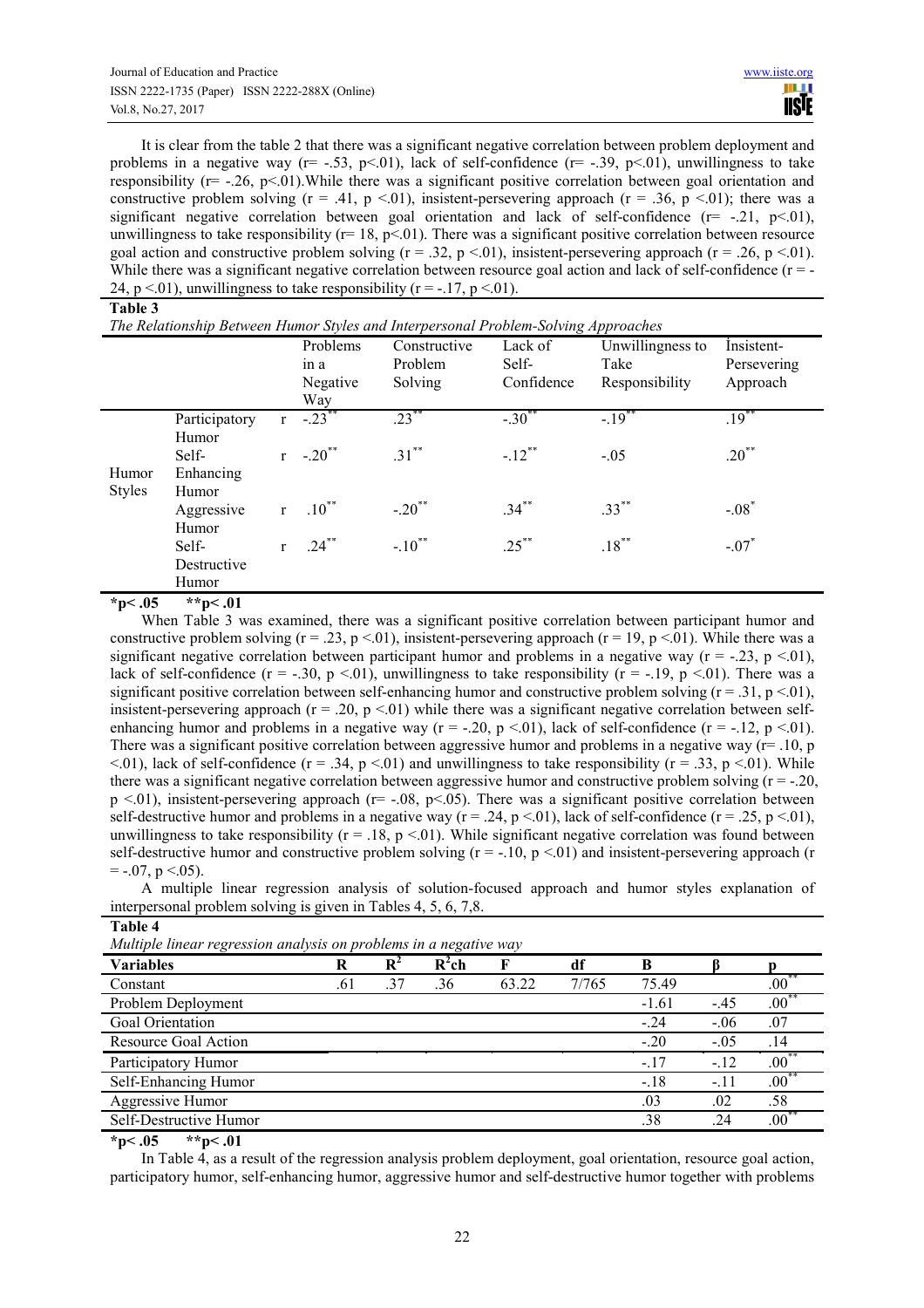in a negative way showed a significant relationship ( $R = .61$ ,  $R^2 = .37$ ), $(F_{(7/765)} = 63.22 \text{ p} < .01)$ . This result suggests that 37% of the total variance in the problems in a negative way is explained by problem deployment, goal orientation, resource goal action, participatory humor, self-enhancing humor, aggressive humor and selfdestructive humor. According to the standardized regression coefficient (β), the order of significance of the predictive variables on problems in a negative way is problem deployment ( $\beta$ = -.45), self-destructive humor ( $\beta$ = .24), participatory humor ( $\beta$ = -.12), self-enhancing humor ( $\beta$ = -.11), goal orientation ( $\beta$ = -.06), resource goal action ( $\beta$ = -.05), aggressive humor ( $\beta$ = .02). When the significance tests of the regression coefficients are taken into consideration, problem deployment ( $p<01$ ), self-destructive humor ( $p<01$ ), participatory humor ( $p<05$ ) and self-enhancing humor ( $p<0.05$ ), were significant predictive variables on problems in a negative way.

#### **Table 5**

*Multiple linear regression analysis on Constructive Problem Solving* 

| <b>Variables</b>       | R   | $\mathbf{R}^2$ | $R^2$ ch |       | df    | В     |        |                 |
|------------------------|-----|----------------|----------|-------|-------|-------|--------|-----------------|
| Constant               | .54 | .29            | .28      | 44.13 | 7/765 | 21.86 |        | $.00^{\degree}$ |
| Problem Deployment     |     |                |          |       |       |       | $-.07$ | .04             |
| Goal Orientation       |     |                |          |       |       |       | .33    | $.00^\circ$     |
| Resource Goal Action   |     |                |          |       |       |       | .15    | $.00\degree$    |
| Participatory Humor    |     |                |          |       |       |       | .05    | .19             |
| Self-Enhancing Humor   |     |                |          |       |       |       | .16    | $.00\degree$    |
| Aggressive Humor       |     |                |          |       |       |       | $-.17$ | $.00^{\degree}$ |
| Self-Destructive Humor |     |                |          |       |       |       | .13    | $.00\,$         |
| .                      |     |                |          |       |       |       |        |                 |

 $*_{p<.05}$   $*_{p<.01}$ 

In Table 5, as a result of the regression analysis problem deployment, goal orientation, resource goal action, participatory humor, self-enhancing humor, aggressive humor and self-destructive humor together with constructive problem solving showed a significant relationship (R= .54, R<sup>2</sup>= .29), (F<sub>(7/765)</sub>=44.13, p<.01). This result suggests that 29% of the total variance in the constructive problem solving is explained by problem deployment, goal orientation, resource goal action, participatory humor, self-enhancing humor, aggressive humor and self-destructive humor. According to the standardized regression coefficient (β), the order of significance of the predictive variables on constructive problem solving; goal orientation ( $\beta$ = .33), aggressive humor (β= -.17), self-enhancing humor (β= .16), resource goal action (β= .15), self-destructive humor (β= .13), problem deployment ( $\beta$ = -.07), participatory humor ( $\beta$ = .05). When the significance tests of the regression coefficients are taken into consideration, goal orientation ( $p<01$ ), resource goal action ( $p<01$ ), self-enhancing humor (  $p<01$ ), aggressive humor (  $p<01$ ), self-destructive humor (  $p<01$ ), problem deployment ( $p<05$ ) were significant predictive variables on constructive problem solving;

# **Table 6**

*Multiple linear regression analysis on lack of self-confidence*

| <b>Variables</b>       | R   | $R^2$ | $R^2$ ch |       | df    | В     |        |          |
|------------------------|-----|-------|----------|-------|-------|-------|--------|----------|
| Constant               | .59 | .35   | .35      | 59.96 | 7/765 | 21.32 |        | $.00\,$  |
| Problem Deployment     |     |       |          |       |       |       | $-.31$ | $.00**$  |
| Goal Orientation       |     |       |          |       |       |       | $-.01$ | .81      |
| Resource Goal Action   |     |       |          |       |       |       | $-.01$ | $.00\,$  |
| Participatory Humor    |     |       |          |       |       |       | $-25$  | $.00***$ |
| Self-Enhancing Humor   |     |       |          |       |       |       | .01    | .67      |
| Aggressive Humor       |     |       |          |       |       |       | .26    | $.00***$ |
| Self-Destructive Humor |     |       |          |       |       |       | .19    | $.00**$  |
| $4 - 0.5$<br>$44 - 01$ |     |       |          |       |       |       |        |          |

**\*p< .05 \*\*p< .01** 

In Table 6, as a result of the regression analysis problem deployment, goal orientation, resource goal action, participatory humor, self-enhancing humor, aggressive humor and self-destructive humor together with lack of self-confidence showed a significant relationship ( $R = 0.59$ ,  $R^2 = 0.35$ ), ( $F_{(7/765)} = 59.96$ , p<0.01). This result suggests that 35% of the total variance in the lack of self-confidence is explained by problem deployment, goal orientation, resource goal action, participatory humor, self-enhancing humor, aggressive humor and selfdestructive humor. According to the standardized regression coefficient (β), the order of significance of the predictive variables on lack of self-confidence is problem deployment ( $\beta$ = -.31), aggressive humor ( $\beta$ = .26), participatory humor ( $\beta$ = -.25), self-destructive humor ( $\beta$ = .19), resource goal action ( $\beta$ = -.09), self-enhancing humor ( $\beta$ =.01), , goal orientation ( $\beta$ = -.01). When the significance tests of the regression coefficients are taken into consideration, problem deployment ( $p<01$ ), resource goal action ( $p<01$ ), participatory humor ( $p<01$ ), aggressive humor ( $p<01$ ), self-destructive humor ( $p<01$ ) were observed as the significant predictive variables on lack of self-confidence.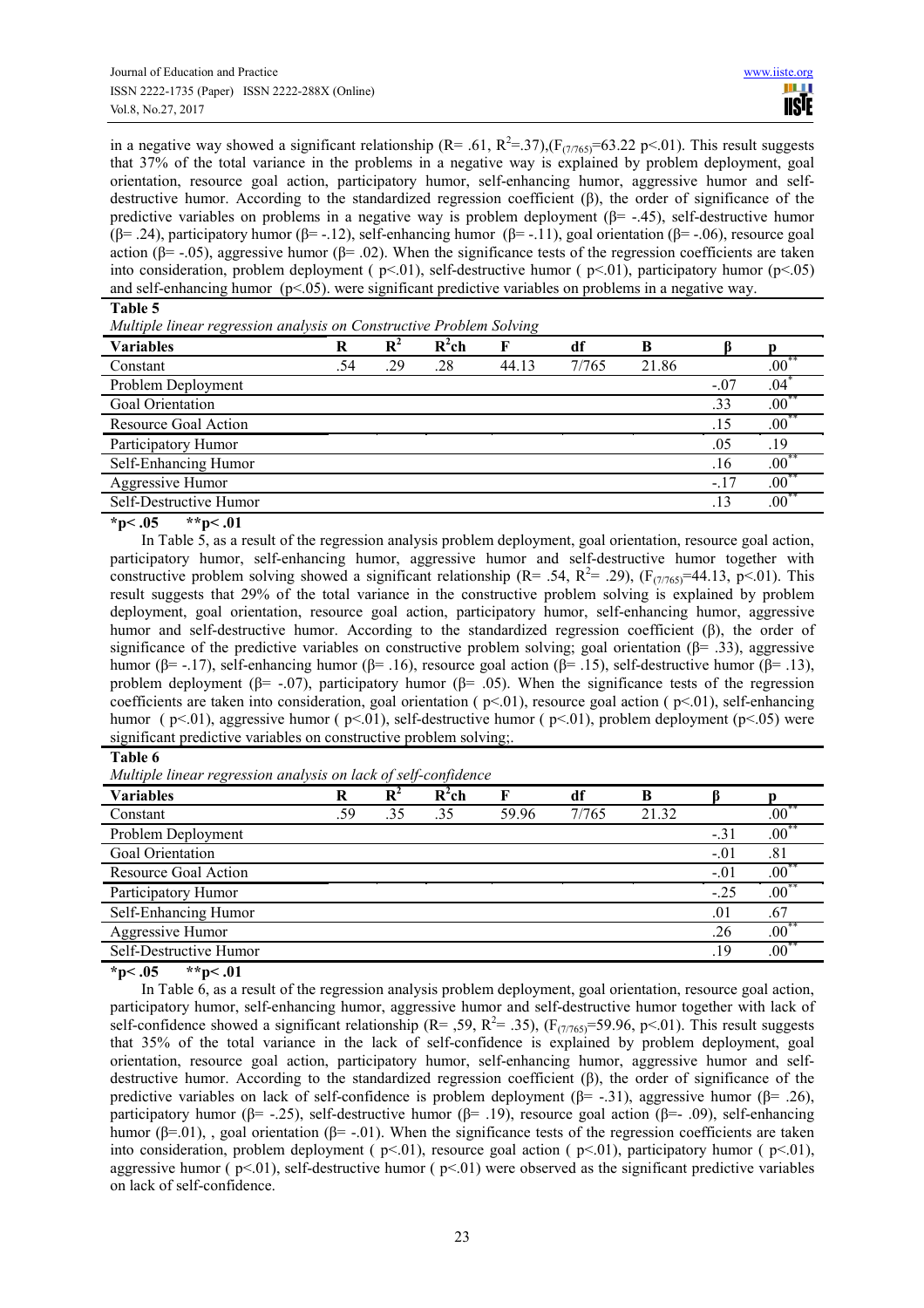**Table 7** 

*Multiple linear regression analysis on unwillingness to take responsibility* 

| <b>Variables</b>       |     | $\mathbf{R}^2$ | $R^2ch$ |       | df    | B     |         |            |
|------------------------|-----|----------------|---------|-------|-------|-------|---------|------------|
| Constant               | .46 | .21            | .20     | 29.07 | 7/765 | 15.75 |         | $.00***$   |
| Problem Deployment     |     |                |         |       |       |       | $-.22$  | $.00^{**}$ |
| Goal Orientation       |     |                |         |       |       |       | $-.05$  | .17        |
| Resource Goal Action   |     |                |         |       |       |       | $-.05$  | .14        |
| Participatory Humor    |     |                |         |       |       |       | $-.15$  | $00^{**}$  |
| Self-Enhancing Humor   |     |                |         |       |       |       | .04     | .28        |
| Aggressive Humor       |     |                |         |       |       |       | .28     | $.00^{**}$ |
| Self-Destructive Humor |     |                |         |       |       |       | $.08\,$ | ,02        |

 $*_{p}<.05$   $*_{p}<.01$ 

In Table 7, as a result of the regression analysis problem deployment, goal orientation, resource goal action, participatory humor, self-enhancing humor, aggressive humor and self-destructive humor together with unwillingness to take responsibility showed a significant relationship (R= .46, R<sup>2</sup>= .21), (F<sub>(7/765)</sub>=29.07, p<.01). This result suggests that 21% of the total variance in the unwillingness to take responsibility is explained by problem deployment, goal orientation, resource goal action, participatory humor, self-enhancing humor, aggressive humor and self-destructive humor. According to the standardized regression coefficient (β), the order of significance of the predictive variables on unwillingness to take responsibility is aggressive humor ( $\beta$ = .28), problem deployment (β= -.22), participatory humor (β= -.15), self-destructive humor (β= .08), resource goal action (β=- .05), goal orientation (β= -.05), self-enhancing humor (β=.04). When the significance tests of the regression coefficients are taken into consideration, problem deployment ( $p<01$ ), participatory humor ( $p<01$ ), aggressive humor ( $p<01$ ), self-destructive humor ( $p<05$ ) are observed as the significant predictive variables on unwillingness to take responsibility.

**Table 8** 

*Multiple linear regression analysis on insistent-persevering approach* 

| <b>Variables</b>       |     | $\mathbf{R}^2$ | $R^2$ ch |       | df    |        |        |              |
|------------------------|-----|----------------|----------|-------|-------|--------|--------|--------------|
| Constant               | .44 | .19            | .18      | 25,81 | 7/765 | 8.53   |        | $_{.00}$     |
| Problem Deployment     |     |                |          |       |       | $-.14$ | $-.13$ | $.00\degree$ |
| Goal Orientation       |     |                |          |       |       | .41    | .33    | $.00***$     |
| Resource Goal Action   |     |                |          |       |       | .18    | .14    | $.00^{**}$   |
| Participatory Humor    |     |                |          |       |       | .04    | .09    | .03          |
| Self-Enhancing Humor   |     |                |          |       |       | .03    | .05    | .18          |
| Aggressive Humor       |     |                |          |       |       | $-.02$ | $-.03$ | .36          |
| Self-Destructive Humor |     |                |          |       |       | .04    | .08    | .03          |

 $*_{p}<.05$   $*_{p}<.01$ 

In Table 8, as a result of the regression analysis problem deployment, goal orientation, resource goal action, participatory humor, self-enhancing humor, aggressive humor and self-destructive humor together with insistentpersevering approach showed a significant relationship (R= .44, R<sup>2</sup>= .19), ( $F_{(7/765)}$ =25.81, p<.01). This result suggests that 19% of the total variance in the insistent-persevering approach is explained by problem deployment, goal orientation, resource goal action, participatory humor, self-enhancing humor, aggressive humor and selfdestructive humor. According to the standardized regression coefficient (β), the order of significance of the predictive variables on insistent-persevering approach is goal orientation ( $\beta$ =.33), resource goal action ( $\beta$ =.14), problem deployment (β= -.13), participatory humor (β= .09), self-destructive humor (β= .08), self-enhancing humor (β=.05), aggressive humor (β= -.03). When the significance tests of the regression coefficients are taken into consideration, problem deployment ( $p<01$ ), goal orientation ( $p<01$ ), resource goal action ( $p<01$ ), participatory humor ( p<.05), self-destructive humor ( p<.05) were observed as the significant predictive variables on insistent-persevering approach.

# **4. Conclusion and Discussion**

As a result of the study, it was found that solution-focused approach and humor style significantly explains problems in a negative way. According to the research result, there was a negative relationship between problem deployment, goal orientation, resource goal action and problems in a negative way. In addition, there is a negative relationship between participant humor, self-enhancing humor and problems in a negative way while a positive relationship was found between aggressive humor, self-destructive humor and negative problems in a negative way. This result shows that as problem deployment, goal orientation and resource goal action of the individuals decrease, approaching the problems in a negative way increases. Based on this result it can be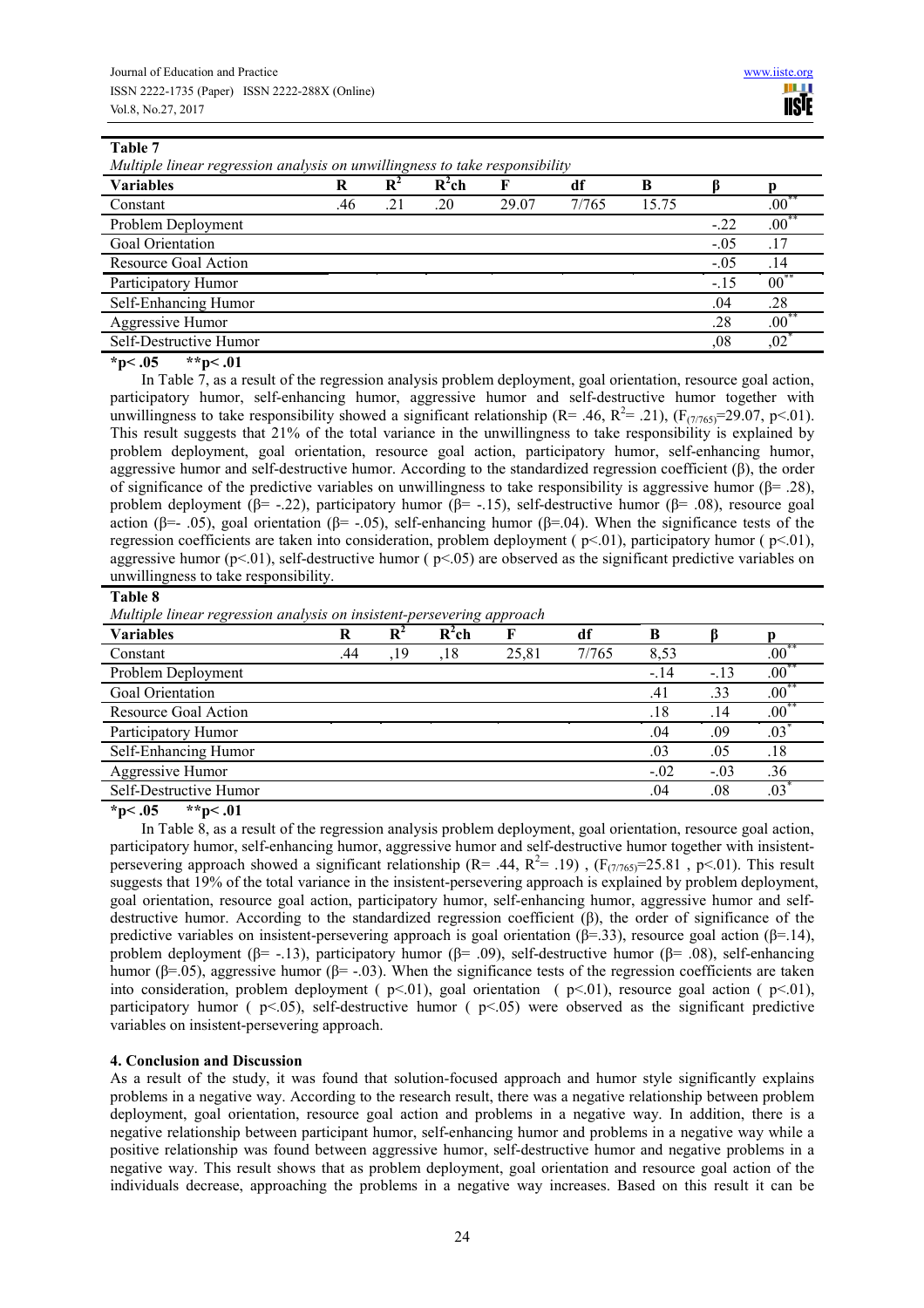suggested that as the participatory humor, self-enhancing humor increases, problems in a negative way decreases in addition to aggressive humor and self-destructive humor increases, approaching the problems in a negative way increases. Against the difficulties faced by the individual, failure to set goals for the solution and focusing on the negative side of the encounter can cause the individual to approach the problems in a negative way. For this reason, people with higher goal orientation, resource mobilization and problem deployment can be expected to be less approaching the problems in a negative way. The use of humor to reduce the tensions experienced by individuals in their lives and the ability to entertain themselves even in the face of adverse situations may be possible if individuals have a less probable approaching the problems in a negative way. For this reason, individuals with participatory humor and self-enhancing humor style may be expected to be less probabilistic problems in a negative way, more aggressive humor and self-destructive humor styles.

The other finding in the research is that solution-focused approach and humor styles have meaningful explanations for constructive problem-solving in interpersonal problem-solving approaches. There was a positive relationship between problem deployment, goal orientation, resource goal action and constructive problem solving. Furthermore there is a positive relationship between participatory humor, self-improving humor and constructive problem solving; there was a significant negative relationship between aggressive humor, selfdestructive humor, and constructive problem solving. This result shows that problem deployment, goal orientation and resource goal action increase, constructive problem solving increase. Based on this result it can be suggested that as the participatory humor, self-enhancing humor increases, constructive problem solving increases in addition to aggressive humor and self-destructive humor decrease, constructive problem solving increases. Constructive problem solving uses the emotions, thoughts and behaviors of the individuals to enable them to solve their problems in an effective and constructive manner (Çam ve Tümkaya, 2007). The rational problem solving model in the social problem solving model and constructive problem solving are similar. (Arslan, 2010). Rational problem solving is a constructive problem-solving style using effective problem-solving skills in a planned, reasonable, and systematic way (D'Zurilla, Nezu and Maydeu-Olivares, 2004; D'Zurilla and Nezu, 2007). Constructive problem solving is an effort by the individual to reach an effective solution (Arslan, Hamarta, Arslan and Saygin, 2010). For this reason, it is expected that individuals tend to solve their problems constructively as the number of solution-focused approaches such as problem deployment, goal orientation and resource goal action increase. In the research examined the relationship between humor styles and problem solving by Traş, Arslan and Taş (2011), participatory humor, self-enhancing humor usage increased the positive problem solving approach; the use of aggressive humor and destructive humor has been found to reduce the positive problem-solving approach. This result supports the findings.

The research also shows that solution-focused approach and humor styles significantly explain lack of selfconfidence in interpersonal problem-solving approaches. In the research, there is a significant negative relationship between problem deployment, goal orientation, resource goal action and lack of self-confidence. In addition, there is a significant negative relationship between participatory humor, self-enhancing humor and lack of self-confidence; there is a significant positive correlation between aggressive humor, self-destructive humor and lack of self-confidence. This result shows that problem deployment, goal orientation and resource goal action will decrease as the levels of lack of self-confidence increase. Based on this result it can be suggested that as the participatory humor, self-enhancing humor decreases, lack of self-confidence increases in addition to aggressive humor and self-destructive humor increases, lack of self-confidence increases. Lack of selfconfidence the self is the situation in which the individual feels inadequate to solve problems (Çam and Tümkaya, 2007). Solution-focused individuals create reasonable targets for themselves, seeking to use existing resources for solution, and look at the problem positively rather than negatively (Grant, et al., 2012). For this reason, it may be expected that individuals with a high degree of solution-focused approach, such as problem deployment, goal orientation, resource goal action, may adopt a less lack of self-confidence. In the survey conducted by Yerlikaya (2009), there was a significant negative relationship between perceived stress, anxiety, depression scores and participant humor, self-promoting humor scores; It was found that there was a significant positive correlation between aggressive humor, self-destructive humor and perceived stress, anxiety, depression. Depression is a depressive condition characterized by pessimism, hopelessness, lack of self-confidence, self-guilt due to insignificant reasons (Bakırcıoğlu, 2012). Starting from this point of view adopting the incompatible humor style of the individuals will also lead to problems in a negative way. When the related literature is examined, it is observed that it supports research findings.

Solution-focused approach and humor styles in our research seem to explain meaningfully to unwillingness to take responsibility for interpersonal problem-solving approaches. In the research, there was a significant negative relationship between problem deployment, goal orientation, resource goal action and unwillingness to take responsibility. In addition, there is a significant negative relationship between participatory humor, and unwillingness to take responsibility; there is a significant positive correlation between aggressive humor, selfdestructive humor and unwillingness to take responsibility. This result shows that problem deployment, goal orientation and resource goal action will decrease as the levels of unwillingness to take responsibility increase.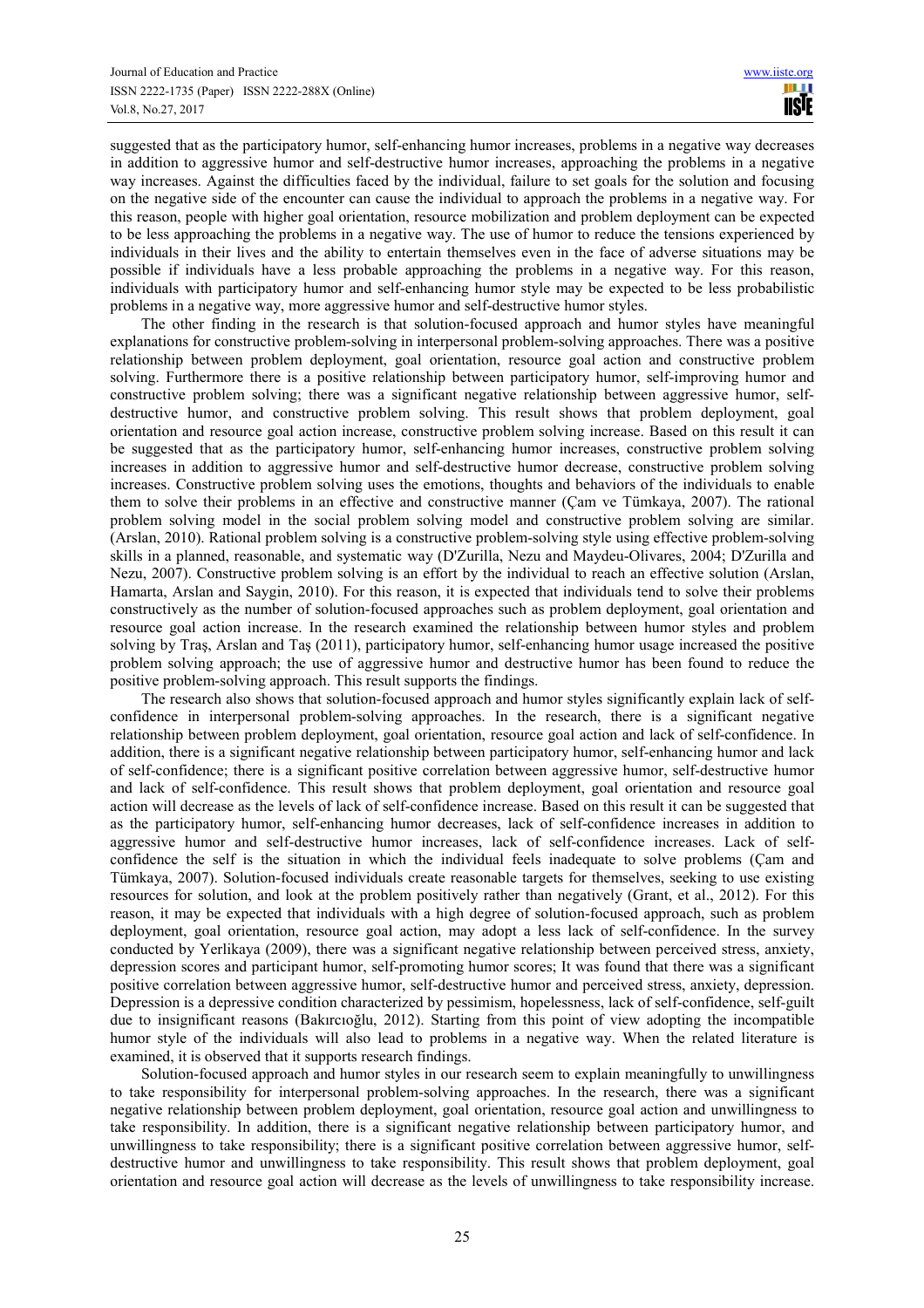Based on this result it can be suggested that as the participatory humor, self-enhancing humor increases, unwillingness to take responsibility decreases in addition to aggressive humor and self-destructive humor increases, unwillingness to take responsibility increases.Unwillingness to take responsibility implies that the individual does not do what is necessary to solve the problem (Çam ve Tümkaya, 2007). It is believed that in a solution-focused approach, individuals can create their own goals and create solutions (MacDonald, 2007); So that they are more eager to undertake the responsibility of displaying, acting and changing new behaviors (Selekman, 2005). It is therefore possible that individuals with a high degree of solution-focused approach, such as problem deployment, goal orientation and resource goal action, may be expected to adopt a less unwillingness to take responsibility. Individuals can sometimes come close to solving their problems, ignoring the problem, waiting for the problem to come off spontaneously, or loading the responsibilities of problems into others (Korkut, 2002). According to Martin, Puhlik-Doris, Larsen, Gray and Weir (2003), aggressive humor is positively associated with neuroticism, hostility, resentment and aggression as well as negativity, mildness and responsibility. Therefore, it can be expected that the individual has a positive relationship between incompatible humor styles and unwillingness to take responsibility.

According to the findings, solution-focused approach and humor styles significantly explain insistentpersevering approach in interpersonal problem-solving approaches. In the research, there was a significant positive relationship between problem deployment, goal orientation, resource goal action and insistentpersevering approach. In addition, there is a significant positive relationship between participatory humor, selfenhancing humor and insistent-persevering approach; There is a significant negative correlation between aggressive humor, self-destructive humor and insistent-persevering approach.This result shows that problem deployment, goal orientation and resource goal action will increase as the levels of insistent-persevering approach increase. Based on this result it can be suggested that as the participatory humor, self-enhancing humor increases, insistent-persevering approach increases in addition to aggressive humor and self-destructive humor increases, insistent-persevering approach decreases. Insistent-persevering approach is that the individual makes an effective effort to solve the problems experienced in interpersonal relationships (Çam ve Tümkaya, 2007). The basic philosophy of the solution-focused approach is "don't repair if not corrupted", "do insist on working solutions" and "try different solutions" (Sklare, 2014). According to this philosophy, the individual determines what is wrong with his life and, if rarely in his life he finds solutions, he repeats what he has done, and if it does not work, he will be eager and willing to try new solutions (Meydan, 2013). Therefore, individuals with a high degree of solution-focused approach, such as problem deployment, goal orientation and resource goal action may be expected to adopt a more insistent-persevering approach. Humor helps the individual to communicate with others (Olson, Backe, Sörensen and Kock, 2002). It is necessary for the individual to use communication skills at a good level in order to be able to cope effectively with the problem of the interpersonal living (Küçük, 2010). Similarly, research conducted by Koç, Kılıç and Gül (2015) found a positive relationship between communication skills and an insistent-persevering approach. For this reason, a positive relationship between compatible humor use and insistent-persevering approach to problem solving can be explained in the light of these research results.

In this research, it was aimed to reveal the relationship university students' problem solving approaches, solution focused approach and humor styles. Pearson Product-Moment Correlation Coefficient and Multiple Linear Regression Analysis were used for this purpose. The research is carried out only in the university sample and the results of the research can be generalized in similar samples. Conduct of the research in different groups will also be helpful in the generalization of the results. However, the results of the research show that the results of the research are important for university students in solution-focused approach and humor styles for interpersonal problem solving. The solution-oriented approach to these findings and the experimental investigation of the effects of humor styles on interpersonal problem solving skills will also be more explanatory. In addition, when the results are evaluated in general, it is appropriate for individuals to apply solution focused approach and compatible use of humor to improve their interpersonal problem solving skills.

#### **References**

Alport, G. W. (1961). *Pattern and growth in personality*. London: Holt, Rinehart and Winston.

- Arslan, C. (2010). An investigation of anger and anger expression in terms of coping with stress and interpersonal problem-solving*. Educational Sciences: Theory & Practice*, 10(1), 7-43.
- Arslan, C., Hamarta, E., Arslan, E., & Saygın, Y. (2010). An investigation of aggression and interpersonal problem solving in adolescents. *Elementary Education Online, 9*(1).
- Arslan, Y. (2009). *Lise öğrencilerinin algıladıkları sosyal destek ile sosyal problem çözme arasındaki ilişkinin incelenmesi [An examination of the relationship between social support and social problem solving perceived by high school students]*. (Unpublished Master's Thesis). Selçuk University.
- Aşılıoğlu, B. (2016). Mizahın anlamı ve eğitimdeki yeri [Meaning of humor and place of education]. *Bayburt University Journal of Education,* (1), 207–243.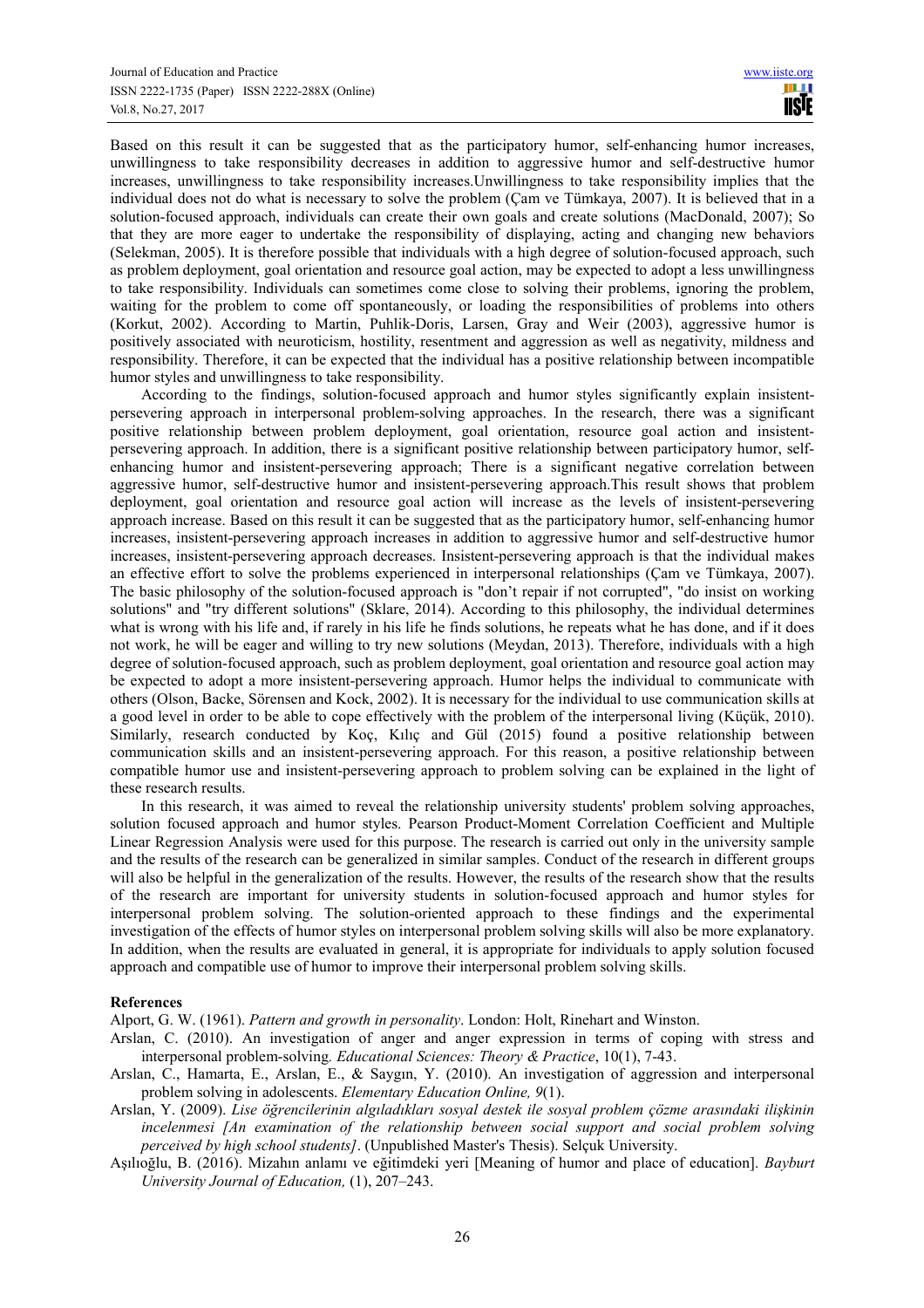- Bakırcıoğlu, R. (2012). *Ansiklopedik eğitim ve psikoloji sözlüğü [Encyclopedic education and psychology dictionary]*. Ankara: Anı Publications.
- Basmacı, S, K. (1998). Ü*niversite öğrencilerinin problem çözme becerilerini algılamalarının bazı değişkenler açısından incelenmesi [Examination of university students' perception of problem solving skills in terms of some variables].* (Unpublished Master's Thesis). İnönü University.
- Büyükkaragöz, S., & Çivi, C. (1994). *Genel öğretim metodları [General teaching methods]* (3th Edition). Konya: Atlas.
- Çam, S., & Tümkaya, S. (2007). Kişilerarası Problem Çözme Envanteri'nin (KPÇE) geliştirilmesi: Geçerlik ve güvenirlik çalışması [Development of the Interpersonal Problem Solving Inventory: Validity and reliability study]. *Turkish Psychological Counseling and Guidance Journal, 3*(28), 95-111.
- Çam, S., & Tümkaya, S. (2007). Üniversite öğrencilerinde kişilerarası problem çözme [Interpersonal problem solving in university students]. *Journal of Çukurova University Institute of Social Science*, 15(2), 313-326.
- Çelikkaleli, Ö., & Gündüz, B. (2010). Ergenlerde problem çözme becerileri ve yetkinlik inançları [Problem solving skills and beliefs of competence in adolescents]. *Journal of Çukurova University Institute of Social Science, 19*(2).
- D' Zurilla, T. J. ve Nezu, A.M. (2007). *Problem- solving therapy: A Positive approach to clinical intervention.*  (3th Edition) . New York: Springer Publishing Company.
- D'Zurilla, T. J., & Goldfried, M. R. (1971). Problem solving and behavior modification. *Journal of abnormal psychology,* 78(1), 107.
- D'Zurilla, T. J., & Nezu, A. (1982). Social problem solving. In *Advances in cognitive-behavioral research and therapy* (Vol. 1, pp. 201-274). New York: Academic Press.
- D'Zurilla, T. J., & Nezu, A. M. (1990). Development and preliminary evaluation of the Social Problem-Solving Inventory. *Psychological Assessment: A Journal of Consulting and Clinical Psychology*, *2*(2), 156.
- D'Zurilla, T. J., Nezu, A. M., & Maydeu-Olivares, A. (2002). Manual for the social problem-solving inventoryrevised*.* North Tonawanda: Multi-Health Systems.
- D'Zurilla, T. J., Nezu, A. M., & Maydeu-Olivares, A. (2004). *Social Problem Solving: Theory and Assessment.*Washington: American Psychological Association.
- Dora, S. (2003). *Sosyal Problem Çözme Envanteri (Revize Edilmiş Formu)'nin Türkçe'ye uyarlaması: Geçerlik ve güvenirlik çalışmaları [Adaptation of Social Problem Solving Inventory (Revised Form) to Turkish: Validity and reliability studies].* (Unpublished Master's Thesis). Hacettepe University.
- D'Zurilla, T. J., & Nezu, A. M. (1990). Development and preliminary evaluation of the Social Problem-Solving Inventory. Psychological Assessment. *A Journal of Consulting and Clinical Psychology*, 2(2), 156.
- D'Zurilla, T. J., Chang, E. C., Nottingham, E. J., & Faccini, L. (1998). Social problem solving deficits and hopelessness, depression, and suicidal risk in college students and psychiatric inpatients. *Journal of clinical psychology*, 54(8), 1091-1107.
- Eskin, M. (2014). *Sorun çözme terapisi[Problem solving therapy]* (3th Edition). Ankara: HYB Publication.
- Freud, S. (2003). *The joke and its relation to the unconscious*. New York: Penguin.
- Grant, A. M. , Cavanagh, M. J. , Kleitman, S. , Spence, G. , Lakota, M. , & Yu, N. (2012). Development and validation of the solution-focused inventory. *The Journal of Positive Psychology.* Vol. 7, No. 4, July 2012, 334-348.
- Hamarta, E. (2009). A prediction of self-esteem and life satisfaction by social problem solving. *Social Behavior and Personality,* 37(1), 73-82.
- Heppner, P. P., & Krauskopf, C. J. (1987). An information-processing approach to personal problem solving. *The Counseling Psychologist*, *15*(3), 371-447.
- Heppner, P. P., Reeder, B. L., & Larson, L. M. (1983). Cognitive variables associated with personal problemsolving appraisal: Implications for counseling. *Journal of Counseling Psychology,* 30(4), 537.
- İlhan, T. (2005). *Öznel iyi oluşa dayalı mizah tarzları modeli* (Unpublished Master's Thesis). Gazi University.
- Ivey A.E., Iyey M.B. & Simek-Morgan, L. (1993). *Counseling and psychotherapy: A multicultural perspective*  (3th Edition). Boston: Allyn and Bacon.
- Jackson, P. Z., & McKergow, M. (2007). *Solutions focus*. London: Nicholas Brealey Publishing.
- Karahan, F. Ş., & Hamarta, E. (2015). The solution focused inventory: reliability and validity study. *Elementary Education Online*, *14*(2).
- Koç, B. Kılıç, Y., & Gül, A.. (2015). Üniversite öğrencilerinin iletişim becerileri ile kişilerarası problem çözme becerileri arasındaki ilişki [The relationship between the communication skills of university students and interpersonal problem solving abilities]. *International Journal of Turkish Literature Culture Education (TLCE)*, *4*(1), 369-390.
- Korkut, F. (2002). Lise öğrencilerinin problem çözme becerileri [Problem-solving skills of high school students]. *Hacettepe University Journal of Education*, 22, 177-184.
- MacDonald, A. J. (2007). *Solution-focused therapy: Theory, Research and Practice* (1th Edition). London: Sage